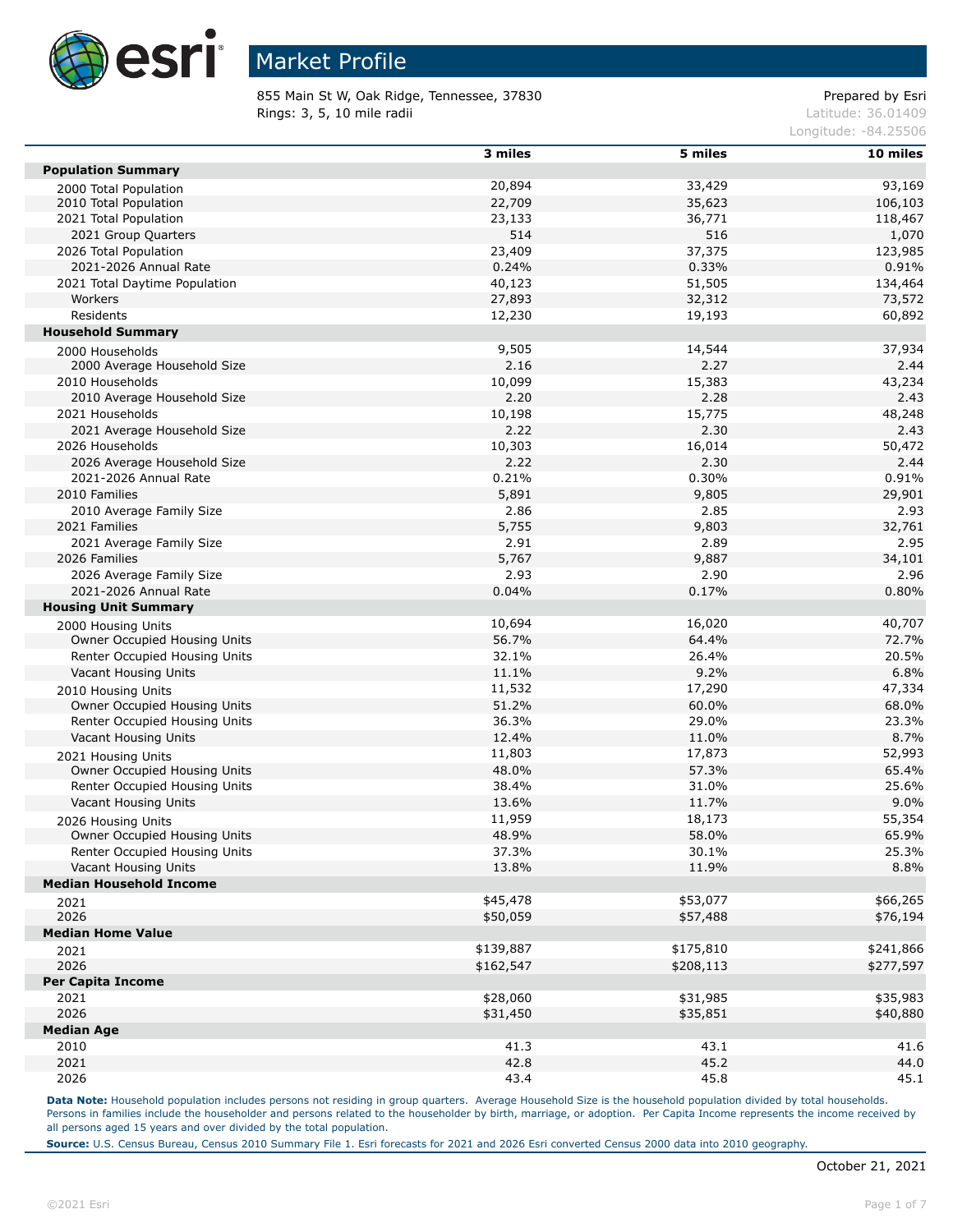

855 Main St W, Oak Ridge, Tennessee, 37830 extending the prepared by Esri **Rings: 3, 5, 10 mile radii**  $\blacksquare$  **Rings: 3, 5, 10 mile radii**  $\blacksquare$ 

Longitude: -84.25506

|                                                        | 3 miles   | 5 miles           | 10 miles     |
|--------------------------------------------------------|-----------|-------------------|--------------|
| 2021 Households by Income                              |           |                   |              |
| Household Income Base                                  | 10,198    | 15,775            | 48,248       |
| $<$ \$15,000                                           | 14.2%     | 11.9%             | 9.2%         |
| $$15,000 - $24,999$                                    | 11.6%     | 10.0%             | 7.7%         |
| \$25,000 - \$34,999                                    | 10.5%     | 8.9%              | 7.1%         |
| \$35,000 - \$49,999                                    | 17.9%     | 16.0%             | 13.6%        |
| \$50,000 - \$74,999                                    | 18.8%     | 18.5%             | 17.0%        |
| \$75,000 - \$99,999                                    | 10.5%     | 11.8%             | 15.1%        |
| $$100,000 - $149,999$                                  | 9.2%      | 12.5%             | 16.8%        |
| \$150,000 - \$199,999                                  | 4.0%      | 5.9%              | 6.6%         |
| \$200,000+                                             | 3.3%      | 4.6%              | 6.9%         |
| Average Household Income                               | \$64,376  | \$75,155          | \$88,515     |
| 2026 Households by Income                              |           |                   |              |
| Household Income Base                                  | 10,303    | 16,014            | 50,472       |
| $<$ \$15,000                                           | 12.1%     | 10.0%             | 7.5%         |
| $$15,000 - $24,999$                                    | 9.7%      | 8.3%              | 6.1%         |
| \$25,000 - \$34,999                                    | 10.1%     | 8.5%              | 6.3%         |
| $$35,000 - $49,999$                                    | 18.1%     | 15.9%             | 12.4%        |
| \$50,000 - \$74,999                                    | 19.7%     | 18.9%             | 16.8%        |
| \$75,000 - \$99,999                                    | 11.3%     | 12.4%             | 15.8%        |
| \$100,000 - \$149,999                                  | 10.5%     | 13.8%             | 19.0%        |
| \$150,000 - \$199,999                                  | 4.7%      | 7.0%              | 8.2%         |
| \$200,000+                                             | 3.8%      | 5.4%              | 8.0%         |
| Average Household Income                               | \$72,360  | \$84,391          | \$100,598    |
| 2021 Owner Occupied Housing Units by Value             |           |                   |              |
| Total                                                  | 5,671     | 10,236            | 34,668       |
| $<$ \$50,000                                           | 3.8%      | 3.4%              | 3.5%         |
| \$50,000 - \$99,999                                    | 26.2%     | 19.5%             | 9.5%         |
| \$100,000 - \$149,999                                  | 25.0%     | 18.8%             | 10.9%        |
| \$150,000 - \$199,999                                  | 17.1%     | 16.3%             | 13.5%        |
| \$200,000 - \$249,999                                  | 7.4%      | 10.8%             | 15.1%        |
| \$250,000 - \$299,999                                  | 8.5%      | 11.7%             | 14.2%        |
| \$300,000 - \$399,999                                  | 5.9%      | 9.5%              | 16.4%        |
| \$400,000 - \$499,999                                  | 3.7%      | 5.5%              | 7.8%         |
| \$500,000 - \$749,999                                  | 1.5%      | 3.2%              | 6.9%         |
| \$750,000 - \$999,999                                  | 0.3%      | 0.7%              | 1.2%         |
| $$1,000,000 - $1,499,999$                              | 0.4%      | 0.6%              | 0.8%         |
| \$1,500,000 - \$1,999,999                              | 0.0%      | 0.0%              | 0.2%         |
| $$2,000,000 +$                                         | 0.0%      | 0.0%              | 0.2%         |
| Average Home Value                                     | \$176,936 | \$216,741         | \$281,535    |
| 2026 Owner Occupied Housing Units by Value             |           |                   |              |
| Total                                                  | 5,842     | 10,547            | 36,468       |
| $<$ \$50,000                                           | 3.0%      | 2.4%              | 2.1%         |
| \$50,000 - \$99,999                                    | 20.4%     | 14.5%             | 6.3%         |
| $$100,000 - $149,999$                                  | 22.0%     | 15.6%             | 7.5%         |
| \$150,000 - \$199,999                                  | 18.3%     | 15.7%             | 10.7%        |
| \$200,000 - \$249,999                                  | 9.2%      | 11.5%             | 14.5%        |
| \$250,000 - \$299,999                                  | 11.1%     | 14.2%             | 16.0%        |
| \$300,000 - \$399,999                                  | 7.4%      | 12.2%             | 20.3%        |
| \$400,000 - \$499,999                                  | 5.3%      | 7.6%              | 10.1%        |
| \$500,000 - \$749,999                                  | 2.0%      | 4.3%              | 9.2%         |
| \$750,000 - \$999,999                                  | 0.4%      |                   |              |
|                                                        | 0.8%      | 1.0%<br>1.0%      | 1.5%<br>1.2% |
| \$1,000,000 - \$1,499,999<br>\$1,500,000 - \$1,999,999 | 0.0%      | $0.0\%$           | 0.2%         |
|                                                        | 0.0%      |                   |              |
| $$2,000,000 +$<br>Average Home Value                   | \$203,334 | 0.0%<br>\$249,433 | 0.3%         |
|                                                        |           |                   | \$322,952    |

**Data Note:** Income represents the preceding year, expressed in current dollars. Household income includes wage and salary earnings, interest dividends, net rents, pensions, SSI and welfare payments, child support, and alimony.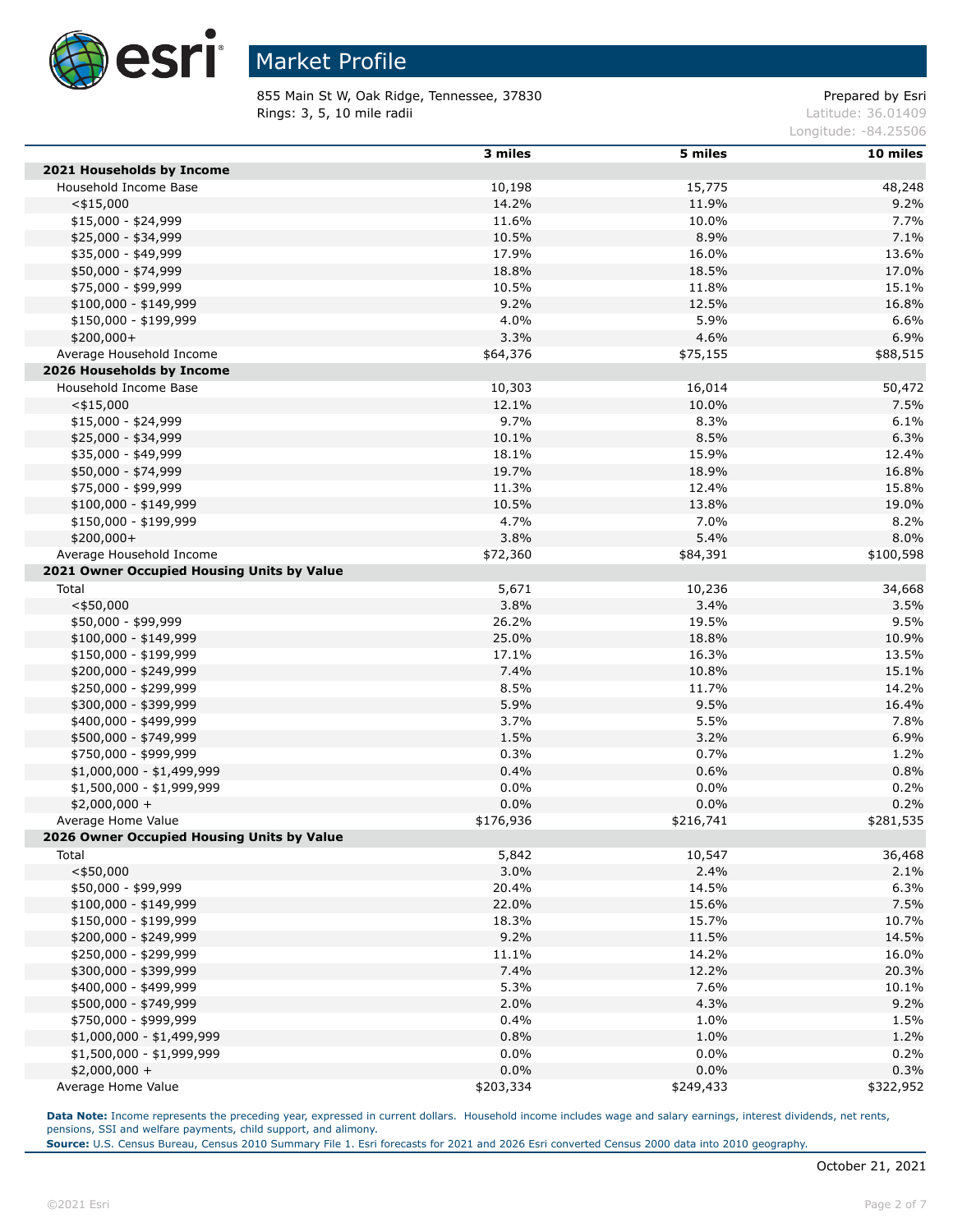

 $\overline{a}$ 

# Market Profile

855 Main St W, Oak Ridge, Tennessee, 37830 extending the prepared by Esri **Rings: 3, 5, 10 mile radii**  $\blacksquare$  **Rings: 3, 5, 10 mile radii**  $\blacksquare$ 

Longitude: -84.25506

|                        | 3 miles | 5 miles | 10 miles |
|------------------------|---------|---------|----------|
| 2010 Population by Age |         |         |          |
| Total                  | 22,708  | 35,626  | 106,101  |
| $0 - 4$                | 6.0%    | 5.5%    | 5.7%     |
| $5 - 9$                | 6.3%    | 6.4%    | 6.5%     |
| $10 - 14$              | 5.8%    | 6.2%    | 6.7%     |
| $15 - 24$              | 11.8%   | 11.2%   | 11.2%    |
| $25 - 34$              | 12.5%   | 11.1%   | 11.5%    |
| $35 - 44$              | 11.8%   | 11.9%   | 13.1%    |
| $45 - 54$              | 14.5%   | 15.1%   | 15.9%    |
| $55 - 64$              | 12.8%   | 14.0%   | 14.0%    |
| $65 - 74$              | 7.5%    | 8.6%    | 8.3%     |
| 75 - 84                | 6.4%    | 6.3%    | 5.0%     |
| $85 +$                 | 4.5%    | 3.7%    | 2.3%     |
| $18 +$                 | 77.9%   | 77.8%   | 77.0%    |
| 2021 Population by Age |         |         |          |
| Total                  | 23,134  | 36,772  | 118,466  |
| $0 - 4$                | 5.4%    | 4.9%    | 5.0%     |
| $5 - 9$                | 5.6%    | 5.4%    | 5.7%     |
| $10 - 14$              | 5.8%    | 5.9%    | 6.2%     |
| $15 - 24$              | 10.9%   | 10.5%   | 10.3%    |
| $25 - 34$              | 12.8%   | 11.4%   | 11.3%    |
| $35 - 44$              | 12.1%   | 11.6%   | 12.9%    |
| $45 - 54$              | 11.9%   | 12.4%   | 13.2%    |
| $55 - 64$              | 13.8%   | 14.9%   | 15.0%    |
| $65 - 74$              | 11.1%   | 12.4%   | 12.2%    |
| 75 - 84                | 6.2%    | 6.7%    | 5.8%     |
| $85 +$                 | 4.5%    | 3.9%    | 2.5%     |
| $18 +$                 | 79.7%   | 80.1%   | 79.5%    |
| 2026 Population by Age |         |         |          |
| Total                  | 23,408  | 37,375  | 123,984  |
| $0 - 4$                | 5.4%    | 4.9%    | 4.9%     |
| $5 - 9$                | 5.6%    | 5.4%    | 5.6%     |
| $10 - 14$              | 5.7%    | 5.8%    | 6.2%     |
| $15 - 24$              | 10.9%   | 10.3%   | 10.0%    |
| $25 - 34$              | 12.1%   | 10.8%   | 10.3%    |
| $35 - 44$              | 12.1%   | 11.7%   | 12.9%    |
| $45 - 54$              | 11.9%   | 12.3%   | 13.1%    |
| $55 - 64$              | 12.4%   | 13.5%   | 14.0%    |
| $65 - 74$              | 12.0%   | 13.2%   | 13.0%    |
| $75 - 84$              | 7.6%    | 8.1%    | 7.5%     |
| $85 +$                 | 4.2%    | 3.9%    | 2.6%     |
| $18 +$                 | 79.9%   | 80.4%   | 79.7%    |
|                        |         |         |          |
| 2010 Population by Sex |         |         |          |
| Males                  | 10,654  | 16,889  | 51,498   |
| Females                | 12,055  | 18,734  | 54,605   |
| 2021 Population by Sex |         |         |          |
| Males                  | 10,930  | 17,502  | 57,773   |
| Females                | 12,203  | 19,269  | 60,694   |
| 2026 Population by Sex |         |         |          |
| Males                  | 11,071  | 17,801  | 60,574   |
| Females                | 12,337  | 19,574  | 63,412   |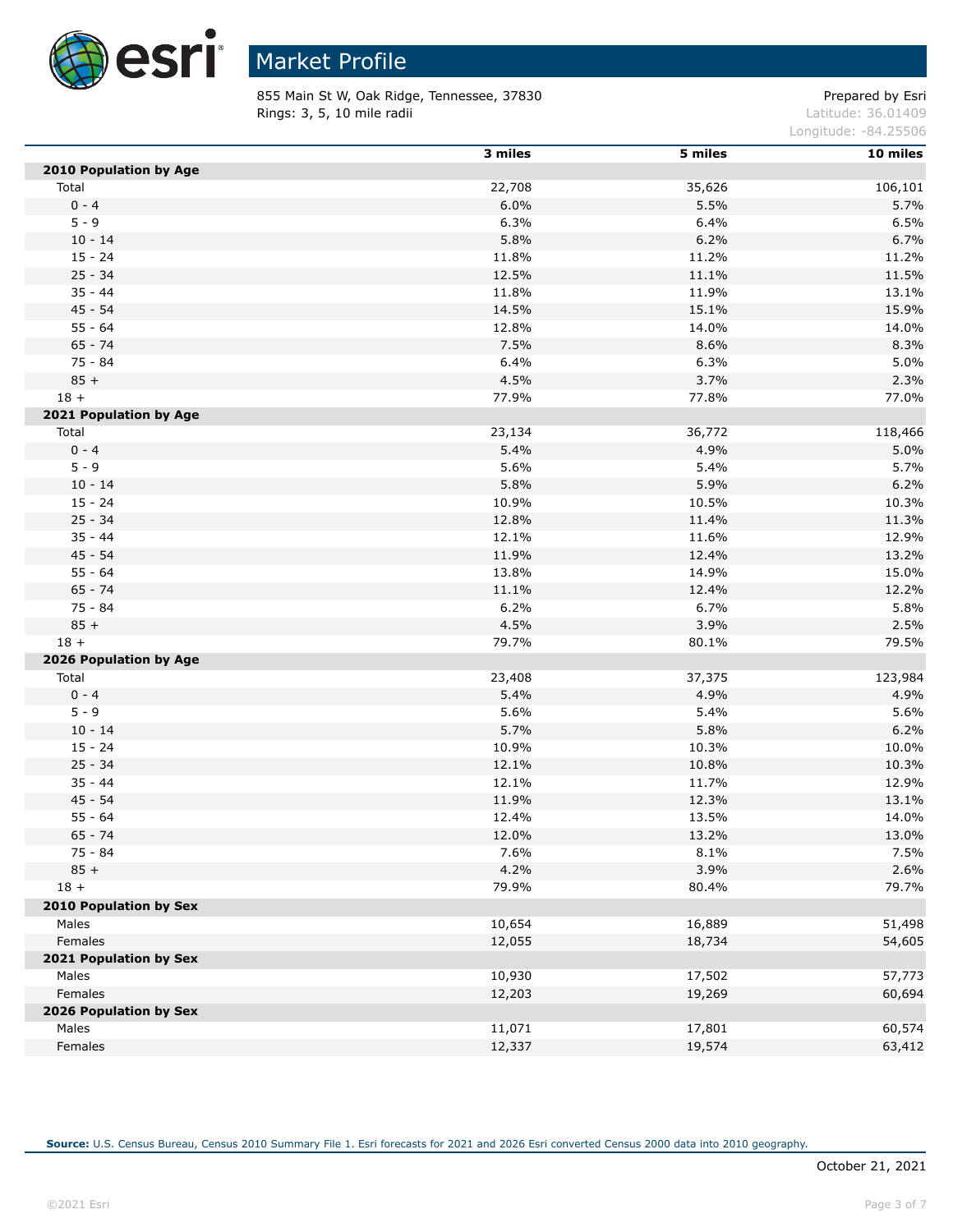

855 Main St W, Oak Ridge, Tennessee, 37830 extending the prepared by Esri **Rings: 3, 5, 10 mile radii**  $\blacksquare$  **Rings: 3, 5, 10 mile radii**  $\blacksquare$ 

Longitude: -84.25506

|                                                    | 3 miles | 5 miles | 10 miles |
|----------------------------------------------------|---------|---------|----------|
| <b>2010 Population by Race/Ethnicity</b>           |         |         |          |
| Total                                              | 22,708  | 35,624  | 106,103  |
| White Alone                                        | 82.6%   | 86.2%   | 90.8%    |
| <b>Black Alone</b>                                 | 9.0%    | 6.9%    | 4.1%     |
| American Indian Alone                              | 0.4%    | 0.3%    | 0.3%     |
| Asian Alone                                        | 2.2%    | 2.1%    | 1.8%     |
| Pacific Islander Alone                             | 0.0%    | 0.0%    | 0.0%     |
| Some Other Race Alone                              | 2.4%    | 1.7%    | 1.0%     |
| Two or More Races                                  | 3.3%    | 2.8%    | 2.0%     |
| Hispanic Origin                                    | 5.0%    | 4.0%    | 3.0%     |
| Diversity Index                                    | 37.5    | 30.9    | 22.0     |
| 2021 Population by Race/Ethnicity                  |         |         |          |
| Total                                              | 23,133  | 36,771  | 118,467  |
| White Alone                                        | 78.9%   | 83.2%   | 88.9%    |
| <b>Black Alone</b>                                 | 9.7%    | 7.3%    | 4.2%     |
| American Indian Alone                              | 0.5%    | 0.5%    | 0.3%     |
| Asian Alone                                        | 3.1%    | 3.0%    | 2.5%     |
| Pacific Islander Alone                             | 0.1%    | 0.1%    | 0.1%     |
| Some Other Race Alone                              | 3.5%    | 2.4%    | 1.4%     |
| Two or More Races                                  | 4.2%    | 3.6%    | 2.6%     |
| Hispanic Origin                                    | 7.2%    | 5.7%    | 4.3%     |
| Diversity Index                                    | 45.2    | 37.7    | 27.1     |
| 2026 Population by Race/Ethnicity                  |         |         |          |
| Total                                              | 23,408  | 37,376  | 123,984  |
| White Alone                                        | 77.1%   | 81.7%   | 87.9%    |
| <b>Black Alone</b>                                 | 9.8%    | 7.5%    | 4.2%     |
| American Indian Alone                              | 0.6%    | 0.5%    | 0.4%     |
| Asian Alone                                        | 3.5%    | 3.4%    | 2.8%     |
| Pacific Islander Alone                             | 0.1%    | 0.1%    | 0.1%     |
| Some Other Race Alone                              | 4.0%    | 2.8%    | 1.7%     |
| Two or More Races                                  | 4.8%    | 4.0%    | 3.0%     |
| Hispanic Origin                                    | 8.5%    | 6.7%    | 5.0%     |
| Diversity Index                                    | 48.9    | 41.1    | 29.9     |
| 2010 Population by Relationship and Household Type |         |         |          |
| Total                                              | 22,709  | 35,623  | 106,103  |
| In Households                                      | 97.9%   | 98.6%   | 99.0%    |
| In Family Households                               | 76.6%   | 80.6%   | 84.3%    |
| Householder                                        | 25.8%   | 27.3%   | 28.1%    |
| Spouse                                             | 17.4%   | 20.0%   | 22.1%    |
| Child                                              | 28.1%   | 28.4%   | 29.6%    |
| Other relative                                     | 3.0%    | 2.8%    | 2.8%     |
| Nonrelative                                        | 2.4%    | 2.1%    | 1.8%     |
| In Nonfamily Households                            | 21.3%   | 18.0%   | 14.7%    |
| In Group Quarters                                  | 2.1%    | 1.4%    | 1.0%     |
| Institutionalized Population                       | 1.0%    | 0.6%    | 0.6%     |
| Noninstitutionalized Population                    | 1.1%    | 0.7%    | 0.4%     |

Data Note: Persons of Hispanic Origin may be of any race. The Diversity Index measures the probability that two people from the same area will be from different race/ ethnic groups. **Source:** U.S. Census Bureau, Census 2010 Summary File 1. Esri forecasts for 2021 and 2026 Esri converted Census 2000 data into 2010 geography.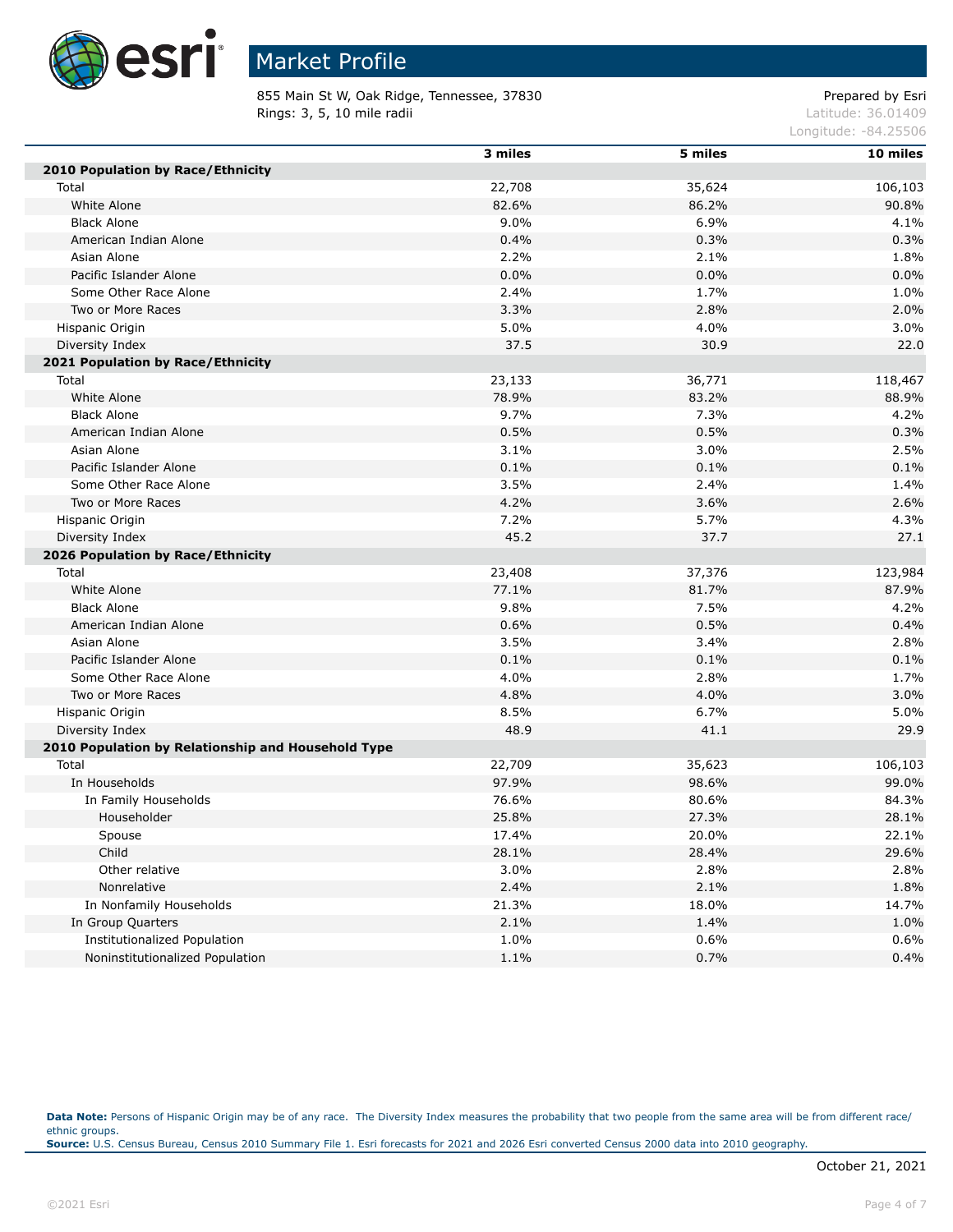

Г

Г

### Market Profile

855 Main St W, Oak Ridge, Tennessee, 37830 extending the prepared by Esri **Rings: 3, 5, 10 mile radii** Latitude: 36.01409

Longitude: -84.25506

| 2021 Population 25+ by Educational Attainment<br>16,740<br>26,941<br>86,314<br>Total<br>2.2%<br>2.6%<br>Less than 9th Grade<br>2.6%<br>6.8%<br>5.6%<br>5.4%<br>9th - 12th Grade, No Diploma<br>20.5%<br>19.6%<br>High School Graduate<br>19.4%<br>6.1%<br>GED/Alternative Credential<br>5.3%<br>4.6%<br>22.7%<br>22.4%<br>20.3%<br>Some College, No Degree<br>8.9%<br>8.8%<br>8.9%<br>Associate Degree<br>16.8%<br>18.5%<br>22.0%<br>Bachelor's Degree<br>Graduate/Professional Degree<br>15.6%<br>17.5%<br>16.8%<br>2021 Population 15+ by Marital Status<br>19,256<br>30,806<br>98,460<br>Total<br>27.5%<br>Never Married<br>30.6%<br>24.8%<br>Married<br>46.4%<br>51.5%<br>56.7%<br>8.4%<br>7.4%<br>6.3%<br>Widowed<br>Divorced<br>14.6%<br>13.6%<br>12.2%<br>2021 Civilian Population 16+ in Labor Force<br>18,830<br>Civilian Population 16+<br>11,845<br>60,952<br>Population 16+ Employed<br>93.0%<br>94.2%<br>95.3%<br>7.0%<br>5.8%<br>4.7%<br>Population 16+ Unemployment rate<br>Population 16-24 Employed<br>11.9%<br>11.5%<br>11.2%<br>15.8%<br>12.7%<br>8.7%<br>Population 16-24 Unemployment rate<br>60.1%<br>58.4%<br>Population 25-54 Employed<br>60.0%<br>5.7%<br>6.9%<br>4.5%<br>Population 25-54 Unemployment rate<br>17.2%<br>Population 55-64 Employed<br>19.1%<br>20.0%<br>3.5%<br>3.1%<br>3.4%<br>Population 55-64 Unemployment rate<br>10.8%<br>Population 65+ Employed<br>11.0%<br>8.8%<br>Population 65+ Unemployment rate<br>2.4%<br>2.4%<br>4.1%<br>2021 Employed Population 16+ by Industry<br>11,019<br>17,736<br>58,060<br>Total<br>0.4%<br>0.3%<br>0.3%<br>Agriculture/Mining<br>9.9%<br>6.9%<br>8.2%<br>Construction<br>7.0%<br>9.0%<br>7.1%<br>Manufacturing<br>0.7%<br>Wholesale Trade<br>1.0%<br>2.4%<br>Retail Trade<br>11.1%<br>10.8%<br>10.8%<br>3.2%<br>3.3%<br>5.1%<br>Transportation/Utilities<br>0.7%<br>Information<br>0.8%<br>1.2%<br>4.7%<br>4.7%<br>6.1%<br>Finance/Insurance/Real Estate<br>57.2%<br>58.2%<br>52.9%<br>Services<br>5.1%<br>5.6%<br>5.3%<br><b>Public Administration</b><br>2021 Employed Population 16+ by Occupation<br>11,021<br>17,737<br>58,061<br>Total<br>White Collar<br>62.9%<br>65.9%<br>69.0%<br>Management/Business/Financial<br>11.7%<br>13.4%<br>17.3%<br>28.9%<br>Professional<br>31.4%<br>31.5%<br>Sales<br>8.7%<br>8.4%<br>9.6%<br>13.5%<br>12.7%<br>10.5%<br>Administrative Support<br>17.3%<br><b>Services</b><br>16.1%<br>13.6%<br><b>Blue Collar</b><br>19.8%<br>18.1%<br>17.5%<br>Farming/Forestry/Fishing<br>0.0%<br>$0.0\%$<br>0.0%<br>7.9%<br>4.9%<br>Construction/Extraction<br>6.6% |                                 | 3 miles | 5 miles | 10 miles |
|-------------------------------------------------------------------------------------------------------------------------------------------------------------------------------------------------------------------------------------------------------------------------------------------------------------------------------------------------------------------------------------------------------------------------------------------------------------------------------------------------------------------------------------------------------------------------------------------------------------------------------------------------------------------------------------------------------------------------------------------------------------------------------------------------------------------------------------------------------------------------------------------------------------------------------------------------------------------------------------------------------------------------------------------------------------------------------------------------------------------------------------------------------------------------------------------------------------------------------------------------------------------------------------------------------------------------------------------------------------------------------------------------------------------------------------------------------------------------------------------------------------------------------------------------------------------------------------------------------------------------------------------------------------------------------------------------------------------------------------------------------------------------------------------------------------------------------------------------------------------------------------------------------------------------------------------------------------------------------------------------------------------------------------------------------------------------------------------------------------------------------------------------------------------------------------------------------------------------------------------------------------------------------------------------------------------------------------------------------------------------------------------------------------------------------------------------------------------------------------------------------------------------------------------------------------------------------|---------------------------------|---------|---------|----------|
|                                                                                                                                                                                                                                                                                                                                                                                                                                                                                                                                                                                                                                                                                                                                                                                                                                                                                                                                                                                                                                                                                                                                                                                                                                                                                                                                                                                                                                                                                                                                                                                                                                                                                                                                                                                                                                                                                                                                                                                                                                                                                                                                                                                                                                                                                                                                                                                                                                                                                                                                                                               |                                 |         |         |          |
|                                                                                                                                                                                                                                                                                                                                                                                                                                                                                                                                                                                                                                                                                                                                                                                                                                                                                                                                                                                                                                                                                                                                                                                                                                                                                                                                                                                                                                                                                                                                                                                                                                                                                                                                                                                                                                                                                                                                                                                                                                                                                                                                                                                                                                                                                                                                                                                                                                                                                                                                                                               |                                 |         |         |          |
|                                                                                                                                                                                                                                                                                                                                                                                                                                                                                                                                                                                                                                                                                                                                                                                                                                                                                                                                                                                                                                                                                                                                                                                                                                                                                                                                                                                                                                                                                                                                                                                                                                                                                                                                                                                                                                                                                                                                                                                                                                                                                                                                                                                                                                                                                                                                                                                                                                                                                                                                                                               |                                 |         |         |          |
|                                                                                                                                                                                                                                                                                                                                                                                                                                                                                                                                                                                                                                                                                                                                                                                                                                                                                                                                                                                                                                                                                                                                                                                                                                                                                                                                                                                                                                                                                                                                                                                                                                                                                                                                                                                                                                                                                                                                                                                                                                                                                                                                                                                                                                                                                                                                                                                                                                                                                                                                                                               |                                 |         |         |          |
|                                                                                                                                                                                                                                                                                                                                                                                                                                                                                                                                                                                                                                                                                                                                                                                                                                                                                                                                                                                                                                                                                                                                                                                                                                                                                                                                                                                                                                                                                                                                                                                                                                                                                                                                                                                                                                                                                                                                                                                                                                                                                                                                                                                                                                                                                                                                                                                                                                                                                                                                                                               |                                 |         |         |          |
|                                                                                                                                                                                                                                                                                                                                                                                                                                                                                                                                                                                                                                                                                                                                                                                                                                                                                                                                                                                                                                                                                                                                                                                                                                                                                                                                                                                                                                                                                                                                                                                                                                                                                                                                                                                                                                                                                                                                                                                                                                                                                                                                                                                                                                                                                                                                                                                                                                                                                                                                                                               |                                 |         |         |          |
|                                                                                                                                                                                                                                                                                                                                                                                                                                                                                                                                                                                                                                                                                                                                                                                                                                                                                                                                                                                                                                                                                                                                                                                                                                                                                                                                                                                                                                                                                                                                                                                                                                                                                                                                                                                                                                                                                                                                                                                                                                                                                                                                                                                                                                                                                                                                                                                                                                                                                                                                                                               |                                 |         |         |          |
|                                                                                                                                                                                                                                                                                                                                                                                                                                                                                                                                                                                                                                                                                                                                                                                                                                                                                                                                                                                                                                                                                                                                                                                                                                                                                                                                                                                                                                                                                                                                                                                                                                                                                                                                                                                                                                                                                                                                                                                                                                                                                                                                                                                                                                                                                                                                                                                                                                                                                                                                                                               |                                 |         |         |          |
|                                                                                                                                                                                                                                                                                                                                                                                                                                                                                                                                                                                                                                                                                                                                                                                                                                                                                                                                                                                                                                                                                                                                                                                                                                                                                                                                                                                                                                                                                                                                                                                                                                                                                                                                                                                                                                                                                                                                                                                                                                                                                                                                                                                                                                                                                                                                                                                                                                                                                                                                                                               |                                 |         |         |          |
|                                                                                                                                                                                                                                                                                                                                                                                                                                                                                                                                                                                                                                                                                                                                                                                                                                                                                                                                                                                                                                                                                                                                                                                                                                                                                                                                                                                                                                                                                                                                                                                                                                                                                                                                                                                                                                                                                                                                                                                                                                                                                                                                                                                                                                                                                                                                                                                                                                                                                                                                                                               |                                 |         |         |          |
|                                                                                                                                                                                                                                                                                                                                                                                                                                                                                                                                                                                                                                                                                                                                                                                                                                                                                                                                                                                                                                                                                                                                                                                                                                                                                                                                                                                                                                                                                                                                                                                                                                                                                                                                                                                                                                                                                                                                                                                                                                                                                                                                                                                                                                                                                                                                                                                                                                                                                                                                                                               |                                 |         |         |          |
|                                                                                                                                                                                                                                                                                                                                                                                                                                                                                                                                                                                                                                                                                                                                                                                                                                                                                                                                                                                                                                                                                                                                                                                                                                                                                                                                                                                                                                                                                                                                                                                                                                                                                                                                                                                                                                                                                                                                                                                                                                                                                                                                                                                                                                                                                                                                                                                                                                                                                                                                                                               |                                 |         |         |          |
|                                                                                                                                                                                                                                                                                                                                                                                                                                                                                                                                                                                                                                                                                                                                                                                                                                                                                                                                                                                                                                                                                                                                                                                                                                                                                                                                                                                                                                                                                                                                                                                                                                                                                                                                                                                                                                                                                                                                                                                                                                                                                                                                                                                                                                                                                                                                                                                                                                                                                                                                                                               |                                 |         |         |          |
|                                                                                                                                                                                                                                                                                                                                                                                                                                                                                                                                                                                                                                                                                                                                                                                                                                                                                                                                                                                                                                                                                                                                                                                                                                                                                                                                                                                                                                                                                                                                                                                                                                                                                                                                                                                                                                                                                                                                                                                                                                                                                                                                                                                                                                                                                                                                                                                                                                                                                                                                                                               |                                 |         |         |          |
|                                                                                                                                                                                                                                                                                                                                                                                                                                                                                                                                                                                                                                                                                                                                                                                                                                                                                                                                                                                                                                                                                                                                                                                                                                                                                                                                                                                                                                                                                                                                                                                                                                                                                                                                                                                                                                                                                                                                                                                                                                                                                                                                                                                                                                                                                                                                                                                                                                                                                                                                                                               |                                 |         |         |          |
|                                                                                                                                                                                                                                                                                                                                                                                                                                                                                                                                                                                                                                                                                                                                                                                                                                                                                                                                                                                                                                                                                                                                                                                                                                                                                                                                                                                                                                                                                                                                                                                                                                                                                                                                                                                                                                                                                                                                                                                                                                                                                                                                                                                                                                                                                                                                                                                                                                                                                                                                                                               |                                 |         |         |          |
|                                                                                                                                                                                                                                                                                                                                                                                                                                                                                                                                                                                                                                                                                                                                                                                                                                                                                                                                                                                                                                                                                                                                                                                                                                                                                                                                                                                                                                                                                                                                                                                                                                                                                                                                                                                                                                                                                                                                                                                                                                                                                                                                                                                                                                                                                                                                                                                                                                                                                                                                                                               |                                 |         |         |          |
|                                                                                                                                                                                                                                                                                                                                                                                                                                                                                                                                                                                                                                                                                                                                                                                                                                                                                                                                                                                                                                                                                                                                                                                                                                                                                                                                                                                                                                                                                                                                                                                                                                                                                                                                                                                                                                                                                                                                                                                                                                                                                                                                                                                                                                                                                                                                                                                                                                                                                                                                                                               |                                 |         |         |          |
|                                                                                                                                                                                                                                                                                                                                                                                                                                                                                                                                                                                                                                                                                                                                                                                                                                                                                                                                                                                                                                                                                                                                                                                                                                                                                                                                                                                                                                                                                                                                                                                                                                                                                                                                                                                                                                                                                                                                                                                                                                                                                                                                                                                                                                                                                                                                                                                                                                                                                                                                                                               |                                 |         |         |          |
|                                                                                                                                                                                                                                                                                                                                                                                                                                                                                                                                                                                                                                                                                                                                                                                                                                                                                                                                                                                                                                                                                                                                                                                                                                                                                                                                                                                                                                                                                                                                                                                                                                                                                                                                                                                                                                                                                                                                                                                                                                                                                                                                                                                                                                                                                                                                                                                                                                                                                                                                                                               |                                 |         |         |          |
|                                                                                                                                                                                                                                                                                                                                                                                                                                                                                                                                                                                                                                                                                                                                                                                                                                                                                                                                                                                                                                                                                                                                                                                                                                                                                                                                                                                                                                                                                                                                                                                                                                                                                                                                                                                                                                                                                                                                                                                                                                                                                                                                                                                                                                                                                                                                                                                                                                                                                                                                                                               |                                 |         |         |          |
|                                                                                                                                                                                                                                                                                                                                                                                                                                                                                                                                                                                                                                                                                                                                                                                                                                                                                                                                                                                                                                                                                                                                                                                                                                                                                                                                                                                                                                                                                                                                                                                                                                                                                                                                                                                                                                                                                                                                                                                                                                                                                                                                                                                                                                                                                                                                                                                                                                                                                                                                                                               |                                 |         |         |          |
|                                                                                                                                                                                                                                                                                                                                                                                                                                                                                                                                                                                                                                                                                                                                                                                                                                                                                                                                                                                                                                                                                                                                                                                                                                                                                                                                                                                                                                                                                                                                                                                                                                                                                                                                                                                                                                                                                                                                                                                                                                                                                                                                                                                                                                                                                                                                                                                                                                                                                                                                                                               |                                 |         |         |          |
|                                                                                                                                                                                                                                                                                                                                                                                                                                                                                                                                                                                                                                                                                                                                                                                                                                                                                                                                                                                                                                                                                                                                                                                                                                                                                                                                                                                                                                                                                                                                                                                                                                                                                                                                                                                                                                                                                                                                                                                                                                                                                                                                                                                                                                                                                                                                                                                                                                                                                                                                                                               |                                 |         |         |          |
|                                                                                                                                                                                                                                                                                                                                                                                                                                                                                                                                                                                                                                                                                                                                                                                                                                                                                                                                                                                                                                                                                                                                                                                                                                                                                                                                                                                                                                                                                                                                                                                                                                                                                                                                                                                                                                                                                                                                                                                                                                                                                                                                                                                                                                                                                                                                                                                                                                                                                                                                                                               |                                 |         |         |          |
|                                                                                                                                                                                                                                                                                                                                                                                                                                                                                                                                                                                                                                                                                                                                                                                                                                                                                                                                                                                                                                                                                                                                                                                                                                                                                                                                                                                                                                                                                                                                                                                                                                                                                                                                                                                                                                                                                                                                                                                                                                                                                                                                                                                                                                                                                                                                                                                                                                                                                                                                                                               |                                 |         |         |          |
|                                                                                                                                                                                                                                                                                                                                                                                                                                                                                                                                                                                                                                                                                                                                                                                                                                                                                                                                                                                                                                                                                                                                                                                                                                                                                                                                                                                                                                                                                                                                                                                                                                                                                                                                                                                                                                                                                                                                                                                                                                                                                                                                                                                                                                                                                                                                                                                                                                                                                                                                                                               |                                 |         |         |          |
|                                                                                                                                                                                                                                                                                                                                                                                                                                                                                                                                                                                                                                                                                                                                                                                                                                                                                                                                                                                                                                                                                                                                                                                                                                                                                                                                                                                                                                                                                                                                                                                                                                                                                                                                                                                                                                                                                                                                                                                                                                                                                                                                                                                                                                                                                                                                                                                                                                                                                                                                                                               |                                 |         |         |          |
|                                                                                                                                                                                                                                                                                                                                                                                                                                                                                                                                                                                                                                                                                                                                                                                                                                                                                                                                                                                                                                                                                                                                                                                                                                                                                                                                                                                                                                                                                                                                                                                                                                                                                                                                                                                                                                                                                                                                                                                                                                                                                                                                                                                                                                                                                                                                                                                                                                                                                                                                                                               |                                 |         |         |          |
|                                                                                                                                                                                                                                                                                                                                                                                                                                                                                                                                                                                                                                                                                                                                                                                                                                                                                                                                                                                                                                                                                                                                                                                                                                                                                                                                                                                                                                                                                                                                                                                                                                                                                                                                                                                                                                                                                                                                                                                                                                                                                                                                                                                                                                                                                                                                                                                                                                                                                                                                                                               |                                 |         |         |          |
|                                                                                                                                                                                                                                                                                                                                                                                                                                                                                                                                                                                                                                                                                                                                                                                                                                                                                                                                                                                                                                                                                                                                                                                                                                                                                                                                                                                                                                                                                                                                                                                                                                                                                                                                                                                                                                                                                                                                                                                                                                                                                                                                                                                                                                                                                                                                                                                                                                                                                                                                                                               |                                 |         |         |          |
|                                                                                                                                                                                                                                                                                                                                                                                                                                                                                                                                                                                                                                                                                                                                                                                                                                                                                                                                                                                                                                                                                                                                                                                                                                                                                                                                                                                                                                                                                                                                                                                                                                                                                                                                                                                                                                                                                                                                                                                                                                                                                                                                                                                                                                                                                                                                                                                                                                                                                                                                                                               |                                 |         |         |          |
|                                                                                                                                                                                                                                                                                                                                                                                                                                                                                                                                                                                                                                                                                                                                                                                                                                                                                                                                                                                                                                                                                                                                                                                                                                                                                                                                                                                                                                                                                                                                                                                                                                                                                                                                                                                                                                                                                                                                                                                                                                                                                                                                                                                                                                                                                                                                                                                                                                                                                                                                                                               |                                 |         |         |          |
|                                                                                                                                                                                                                                                                                                                                                                                                                                                                                                                                                                                                                                                                                                                                                                                                                                                                                                                                                                                                                                                                                                                                                                                                                                                                                                                                                                                                                                                                                                                                                                                                                                                                                                                                                                                                                                                                                                                                                                                                                                                                                                                                                                                                                                                                                                                                                                                                                                                                                                                                                                               |                                 |         |         |          |
|                                                                                                                                                                                                                                                                                                                                                                                                                                                                                                                                                                                                                                                                                                                                                                                                                                                                                                                                                                                                                                                                                                                                                                                                                                                                                                                                                                                                                                                                                                                                                                                                                                                                                                                                                                                                                                                                                                                                                                                                                                                                                                                                                                                                                                                                                                                                                                                                                                                                                                                                                                               |                                 |         |         |          |
|                                                                                                                                                                                                                                                                                                                                                                                                                                                                                                                                                                                                                                                                                                                                                                                                                                                                                                                                                                                                                                                                                                                                                                                                                                                                                                                                                                                                                                                                                                                                                                                                                                                                                                                                                                                                                                                                                                                                                                                                                                                                                                                                                                                                                                                                                                                                                                                                                                                                                                                                                                               |                                 |         |         |          |
|                                                                                                                                                                                                                                                                                                                                                                                                                                                                                                                                                                                                                                                                                                                                                                                                                                                                                                                                                                                                                                                                                                                                                                                                                                                                                                                                                                                                                                                                                                                                                                                                                                                                                                                                                                                                                                                                                                                                                                                                                                                                                                                                                                                                                                                                                                                                                                                                                                                                                                                                                                               |                                 |         |         |          |
|                                                                                                                                                                                                                                                                                                                                                                                                                                                                                                                                                                                                                                                                                                                                                                                                                                                                                                                                                                                                                                                                                                                                                                                                                                                                                                                                                                                                                                                                                                                                                                                                                                                                                                                                                                                                                                                                                                                                                                                                                                                                                                                                                                                                                                                                                                                                                                                                                                                                                                                                                                               |                                 |         |         |          |
|                                                                                                                                                                                                                                                                                                                                                                                                                                                                                                                                                                                                                                                                                                                                                                                                                                                                                                                                                                                                                                                                                                                                                                                                                                                                                                                                                                                                                                                                                                                                                                                                                                                                                                                                                                                                                                                                                                                                                                                                                                                                                                                                                                                                                                                                                                                                                                                                                                                                                                                                                                               |                                 |         |         |          |
|                                                                                                                                                                                                                                                                                                                                                                                                                                                                                                                                                                                                                                                                                                                                                                                                                                                                                                                                                                                                                                                                                                                                                                                                                                                                                                                                                                                                                                                                                                                                                                                                                                                                                                                                                                                                                                                                                                                                                                                                                                                                                                                                                                                                                                                                                                                                                                                                                                                                                                                                                                               |                                 |         |         |          |
|                                                                                                                                                                                                                                                                                                                                                                                                                                                                                                                                                                                                                                                                                                                                                                                                                                                                                                                                                                                                                                                                                                                                                                                                                                                                                                                                                                                                                                                                                                                                                                                                                                                                                                                                                                                                                                                                                                                                                                                                                                                                                                                                                                                                                                                                                                                                                                                                                                                                                                                                                                               |                                 |         |         |          |
|                                                                                                                                                                                                                                                                                                                                                                                                                                                                                                                                                                                                                                                                                                                                                                                                                                                                                                                                                                                                                                                                                                                                                                                                                                                                                                                                                                                                                                                                                                                                                                                                                                                                                                                                                                                                                                                                                                                                                                                                                                                                                                                                                                                                                                                                                                                                                                                                                                                                                                                                                                               |                                 |         |         |          |
|                                                                                                                                                                                                                                                                                                                                                                                                                                                                                                                                                                                                                                                                                                                                                                                                                                                                                                                                                                                                                                                                                                                                                                                                                                                                                                                                                                                                                                                                                                                                                                                                                                                                                                                                                                                                                                                                                                                                                                                                                                                                                                                                                                                                                                                                                                                                                                                                                                                                                                                                                                               |                                 |         |         |          |
|                                                                                                                                                                                                                                                                                                                                                                                                                                                                                                                                                                                                                                                                                                                                                                                                                                                                                                                                                                                                                                                                                                                                                                                                                                                                                                                                                                                                                                                                                                                                                                                                                                                                                                                                                                                                                                                                                                                                                                                                                                                                                                                                                                                                                                                                                                                                                                                                                                                                                                                                                                               |                                 |         |         |          |
|                                                                                                                                                                                                                                                                                                                                                                                                                                                                                                                                                                                                                                                                                                                                                                                                                                                                                                                                                                                                                                                                                                                                                                                                                                                                                                                                                                                                                                                                                                                                                                                                                                                                                                                                                                                                                                                                                                                                                                                                                                                                                                                                                                                                                                                                                                                                                                                                                                                                                                                                                                               |                                 |         |         |          |
|                                                                                                                                                                                                                                                                                                                                                                                                                                                                                                                                                                                                                                                                                                                                                                                                                                                                                                                                                                                                                                                                                                                                                                                                                                                                                                                                                                                                                                                                                                                                                                                                                                                                                                                                                                                                                                                                                                                                                                                                                                                                                                                                                                                                                                                                                                                                                                                                                                                                                                                                                                               |                                 |         |         |          |
|                                                                                                                                                                                                                                                                                                                                                                                                                                                                                                                                                                                                                                                                                                                                                                                                                                                                                                                                                                                                                                                                                                                                                                                                                                                                                                                                                                                                                                                                                                                                                                                                                                                                                                                                                                                                                                                                                                                                                                                                                                                                                                                                                                                                                                                                                                                                                                                                                                                                                                                                                                               |                                 |         |         |          |
|                                                                                                                                                                                                                                                                                                                                                                                                                                                                                                                                                                                                                                                                                                                                                                                                                                                                                                                                                                                                                                                                                                                                                                                                                                                                                                                                                                                                                                                                                                                                                                                                                                                                                                                                                                                                                                                                                                                                                                                                                                                                                                                                                                                                                                                                                                                                                                                                                                                                                                                                                                               |                                 |         |         |          |
|                                                                                                                                                                                                                                                                                                                                                                                                                                                                                                                                                                                                                                                                                                                                                                                                                                                                                                                                                                                                                                                                                                                                                                                                                                                                                                                                                                                                                                                                                                                                                                                                                                                                                                                                                                                                                                                                                                                                                                                                                                                                                                                                                                                                                                                                                                                                                                                                                                                                                                                                                                               |                                 |         |         |          |
|                                                                                                                                                                                                                                                                                                                                                                                                                                                                                                                                                                                                                                                                                                                                                                                                                                                                                                                                                                                                                                                                                                                                                                                                                                                                                                                                                                                                                                                                                                                                                                                                                                                                                                                                                                                                                                                                                                                                                                                                                                                                                                                                                                                                                                                                                                                                                                                                                                                                                                                                                                               |                                 |         |         |          |
|                                                                                                                                                                                                                                                                                                                                                                                                                                                                                                                                                                                                                                                                                                                                                                                                                                                                                                                                                                                                                                                                                                                                                                                                                                                                                                                                                                                                                                                                                                                                                                                                                                                                                                                                                                                                                                                                                                                                                                                                                                                                                                                                                                                                                                                                                                                                                                                                                                                                                                                                                                               |                                 |         |         |          |
|                                                                                                                                                                                                                                                                                                                                                                                                                                                                                                                                                                                                                                                                                                                                                                                                                                                                                                                                                                                                                                                                                                                                                                                                                                                                                                                                                                                                                                                                                                                                                                                                                                                                                                                                                                                                                                                                                                                                                                                                                                                                                                                                                                                                                                                                                                                                                                                                                                                                                                                                                                               | Installation/Maintenance/Repair | 2.1%    | 2.7%    | 2.5%     |
| 4.9%<br>4.3%<br>Production<br>4.4%                                                                                                                                                                                                                                                                                                                                                                                                                                                                                                                                                                                                                                                                                                                                                                                                                                                                                                                                                                                                                                                                                                                                                                                                                                                                                                                                                                                                                                                                                                                                                                                                                                                                                                                                                                                                                                                                                                                                                                                                                                                                                                                                                                                                                                                                                                                                                                                                                                                                                                                                            |                                 |         |         |          |
| 5.0%<br>Transportation/Material Moving<br>4.4%<br>5.7%                                                                                                                                                                                                                                                                                                                                                                                                                                                                                                                                                                                                                                                                                                                                                                                                                                                                                                                                                                                                                                                                                                                                                                                                                                                                                                                                                                                                                                                                                                                                                                                                                                                                                                                                                                                                                                                                                                                                                                                                                                                                                                                                                                                                                                                                                                                                                                                                                                                                                                                        |                                 |         |         |          |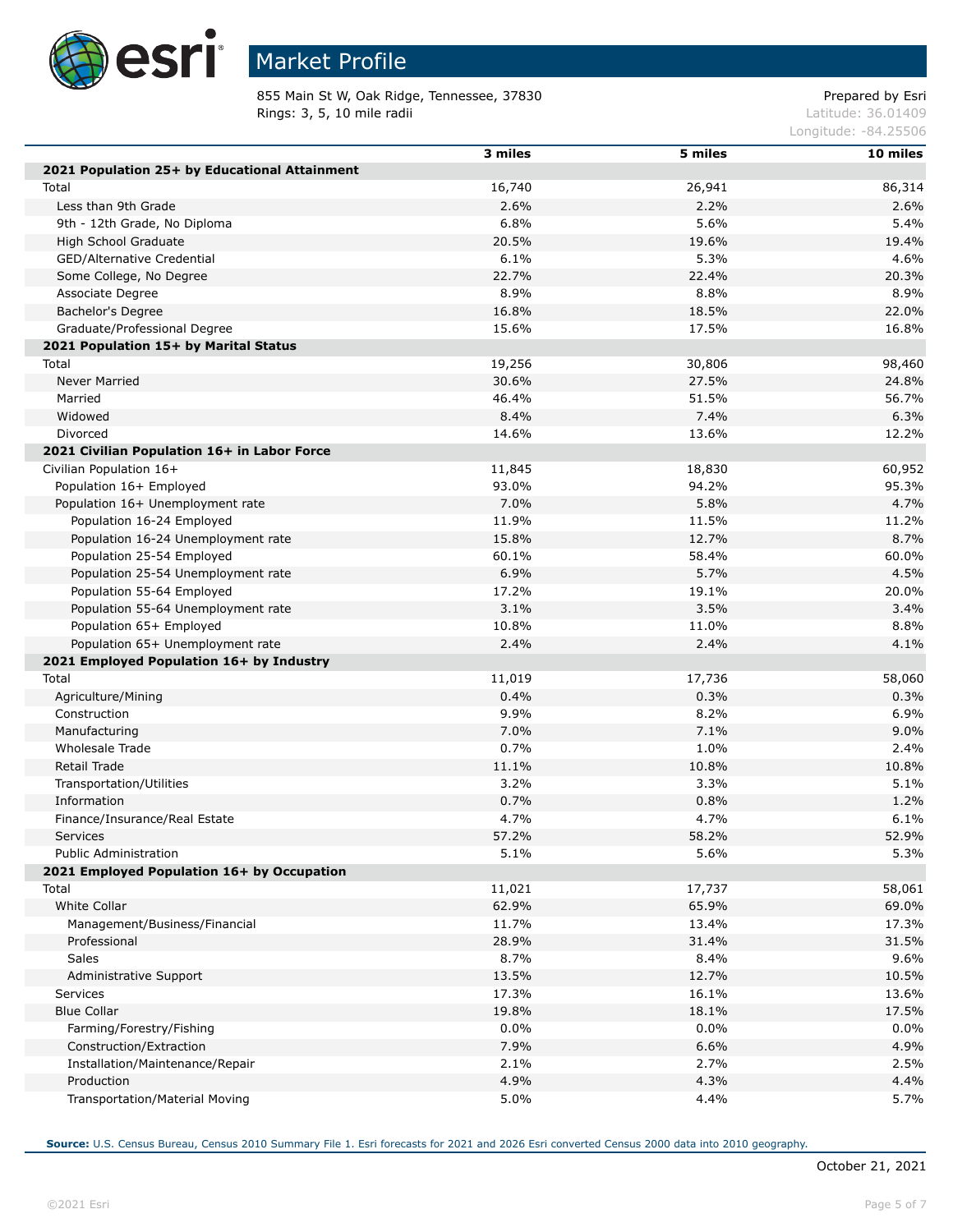

855 Main St W, Oak Ridge, Tennessee, 37830 extending the prepared by Esri **Rings: 3, 5, 10 mile radii**  $\blacksquare$  **Rings: 3, 5, 10 mile radii**  $\blacksquare$ 

Longitude: -84.25506

|                                               | 3 miles | 5 miles | 10 miles |
|-----------------------------------------------|---------|---------|----------|
| 2010 Households by Type                       |         |         |          |
| Total                                         | 10,098  | 15,383  | 43,234   |
| Households with 1 Person                      | 36.4%   | 31.7%   | 26.5%    |
| Households with 2+ People                     | 63.6%   | 68.3%   | 73.5%    |
| Family Households                             | 58.3%   | 63.7%   | 69.2%    |
| Husband-wife Families                         | 39.3%   | 46.7%   | 54.4%    |
| With Related Children                         | 15.3%   | 17.7%   | 22.0%    |
| Other Family (No Spouse Present)              | 19.0%   | 17.1%   | 14.8%    |
| Other Family with Male Householder            | 4.4%    | 4.2%    | 4.0%     |
| With Related Children                         | 2.6%    | 2.4%    | 2.3%     |
| Other Family with Female Householder          | 14.6%   | 12.8%   | 10.8%    |
| With Related Children                         | 9.7%    | 8.2%    | 6.7%     |
| Nonfamily Households                          | 5.2%    | 4.6%    | 4.4%     |
|                                               |         |         |          |
| All Households with Children                  | 28.0%   | 28.8%   | 31.4%    |
|                                               |         |         |          |
| Multigenerational Households                  | 3.1%    | 3.1%    | 3.3%     |
| Unmarried Partner Households                  | 6.2%    | 5.5%    | 4.8%     |
| Male-female                                   | 5.5%    | 4.8%    | 4.1%     |
| Same-sex                                      | 0.7%    | 0.7%    | 0.6%     |
| 2010 Households by Size                       |         |         |          |
| Total                                         | 10,099  | 15,382  | 43,234   |
| 1 Person Household                            | 36.4%   | 31.7%   | 26.5%    |
| 2 Person Household                            | 32.9%   | 35.5%   | 36.4%    |
| 3 Person Household                            | 14.0%   | 14.8%   | 16.3%    |
| 4 Person Household                            | 10.0%   | 10.9%   | 12.9%    |
| 5 Person Household                            | 4.4%    | 4.7%    | 5.2%     |
| 6 Person Household                            | 1.5%    | 1.6%    | 1.8%     |
| 7 + Person Household                          | 0.8%    | 0.8%    | 0.9%     |
| 2010 Households by Tenure and Mortgage Status |         |         |          |
| Total                                         | 10,099  | 15,383  | 43,234   |
| Owner Occupied                                | 58.5%   | 67.4%   | 74.5%    |
| Owned with a Mortgage/Loan                    | 35.2%   | 40.4%   | 48.1%    |
| Owned Free and Clear                          | 23.3%   | 27.0%   | 26.3%    |
| Renter Occupied                               | 41.5%   | 32.6%   | 25.5%    |
| 2021 Affordability, Mortgage and Wealth       |         |         |          |
| Housing Affordability Index                   | 173     | 162     | 156      |
| Percent of Income for Mortgage                | 12.9%   | 13.9%   | 15.3%    |
| Wealth Index                                  | 62      | 84      | 102      |
| 2010 Housing Units By Urban/ Rural Status     |         |         |          |
| <b>Total Housing Units</b>                    | 11,532  | 17,290  | 47,334   |
| Housing Units Inside Urbanized Area           | 94.2%   | 86.8%   | 78.1%    |
| Housing Units Inside Urbanized Cluster        | $0.0\%$ | $0.0\%$ | 0.0%     |
| Rural Housing Units                           | 5.8%    | 13.2%   | 21.9%    |
| 2010 Population By Urban/ Rural Status        |         |         |          |
| <b>Total Population</b>                       | 22,709  | 35,623  | 106,103  |
| Population Inside Urbanized Area              | 93.9%   | 86.2%   | 77.5%    |
| Population Inside Urbanized Cluster           | $0.0\%$ | $0.0\%$ | 0.0%     |
| Rural Population                              | 6.1%    | 13.8%   | 22.5%    |
|                                               |         |         |          |

Data Note: Households with children include any households with people under age 18, related or not. Multigenerational households are families with 3 or more parentchild relationships. Unmarried partner households are usually classified as nonfamily households unless there is another member of the household related to the householder. Multigenerational and unmarried partner households are reported only to the tract level. Esri estimated block group data, which is used to estimate polygons or non-standard geography.